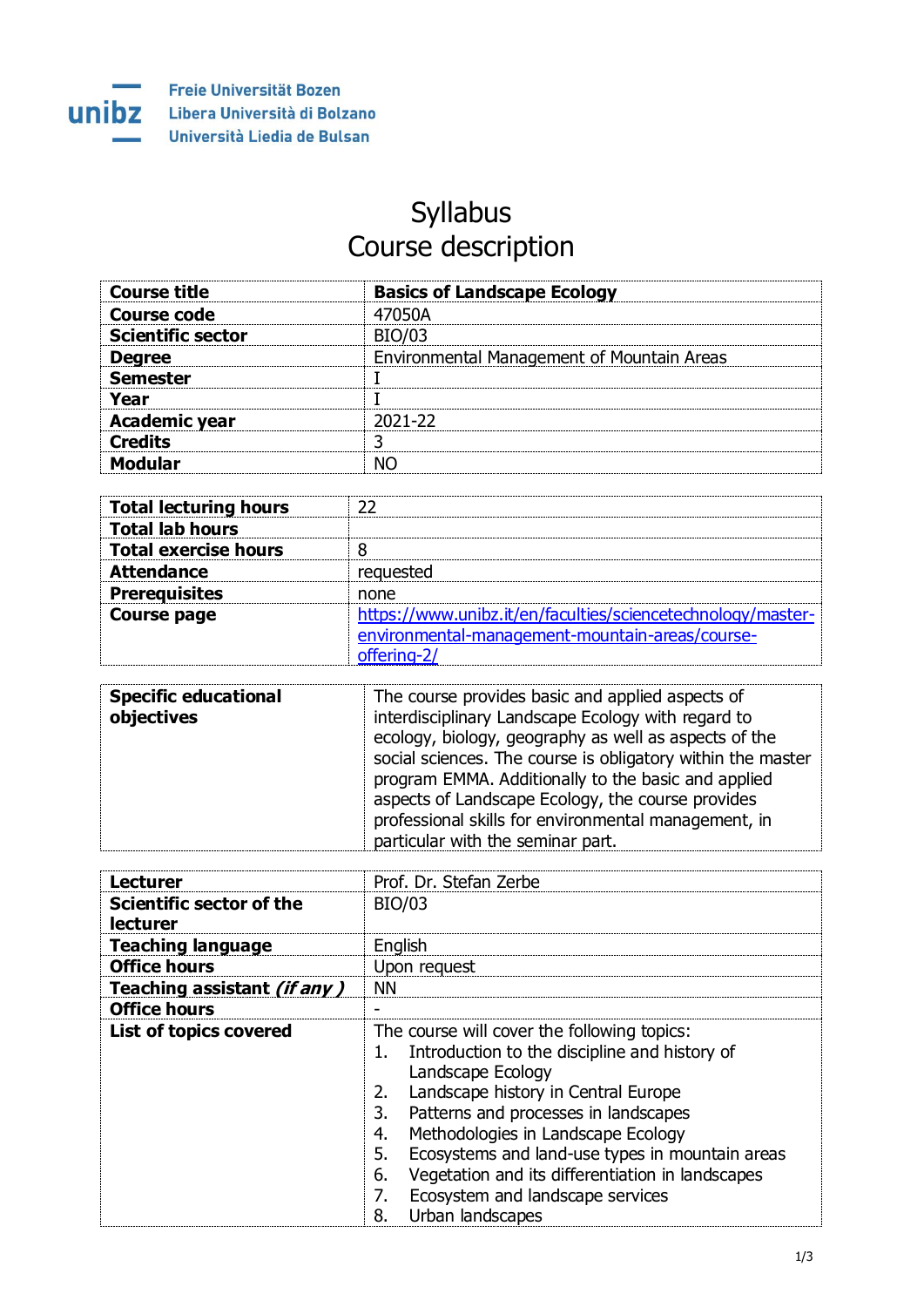

|                        | 9. Interdisciplinary aspects in Landscape Ecology<br>10. Biological invasions in landscapes                                                                                                                                                                                                                                  |
|------------------------|------------------------------------------------------------------------------------------------------------------------------------------------------------------------------------------------------------------------------------------------------------------------------------------------------------------------------|
| <b>Teaching format</b> | In the lecture part, the topics are presented by the<br>professor. On the excursions, the professor and local<br>guides will be active. Generally, Power Point presentations<br>will be available in the course reserve collection database<br>of the Faculty. The professor will eventually provide<br>additional material. |

| <b>Learning outcomes</b> | <b>Knowledge and understanding of basic and applied</b><br>aspects and methodologies in Landscape Ecology;<br>knowledge and understanding of landscape patterns and<br>processes as well as human impact on mountain<br>ecosystems and landscapes |
|--------------------------|---------------------------------------------------------------------------------------------------------------------------------------------------------------------------------------------------------------------------------------------------|
|                          | Applying knowledge and understanding to<br>landscape and ecosystem management, solving<br>environmental problems, or within research projects                                                                                                     |
|                          | <b>Making judgements</b> on anthropogenic landscape<br>changes, human impact, management options, and<br>sustainable landscape development                                                                                                        |
|                          | <b>Communication skills</b> to present basic and applied<br>aspects of landscape ecology and management to<br>stakeholders, scientists, and the public clearly and<br>unambiguously                                                               |
|                          | <b>Learning skills</b> allow the students to continue their<br>studies in a manner that may be largely self-directed or<br>autonomous within practical projects or a PhD program                                                                  |

| <b>Assessment</b>                                             | written exam                                                                                                                                                                                                                                                                                                                                          |
|---------------------------------------------------------------|-------------------------------------------------------------------------------------------------------------------------------------------------------------------------------------------------------------------------------------------------------------------------------------------------------------------------------------------------------|
| <b>Assessment language</b>                                    | English                                                                                                                                                                                                                                                                                                                                               |
| <b>Evaluation criteria and</b><br>criteria for awarding marks | • Relevant for written exam assessment: clarity of<br>answers, ability to summarize, evaluate, and establish<br>relationships between topics;<br>• Relevant for assessment of student presentations<br>(seminar): ability to extract the key messages,<br>creativity, skills in critical thinking, ability to summarize<br>and interpret in own words |
| Doguired readings                                             | • Earina A 2007 Drinciples and Mothods in Landscape                                                                                                                                                                                                                                                                                                   |

| <b>Required readings</b> | • Farina, A., 2007. Principles and Methods in Landscape<br>Ecology: Towards a Science of the Landscape. 2. ed.,<br>Springer, Dordrecht, pp1-414.<br>• Turner, M.G., Gardner, R.H. 2015. Landscape Ecology in<br>Theory and Practice. Pattern and Process. Springer, 2nd<br>ed. |
|--------------------------|--------------------------------------------------------------------------------------------------------------------------------------------------------------------------------------------------------------------------------------------------------------------------------|
|                          |                                                                                                                                                                                                                                                                                |